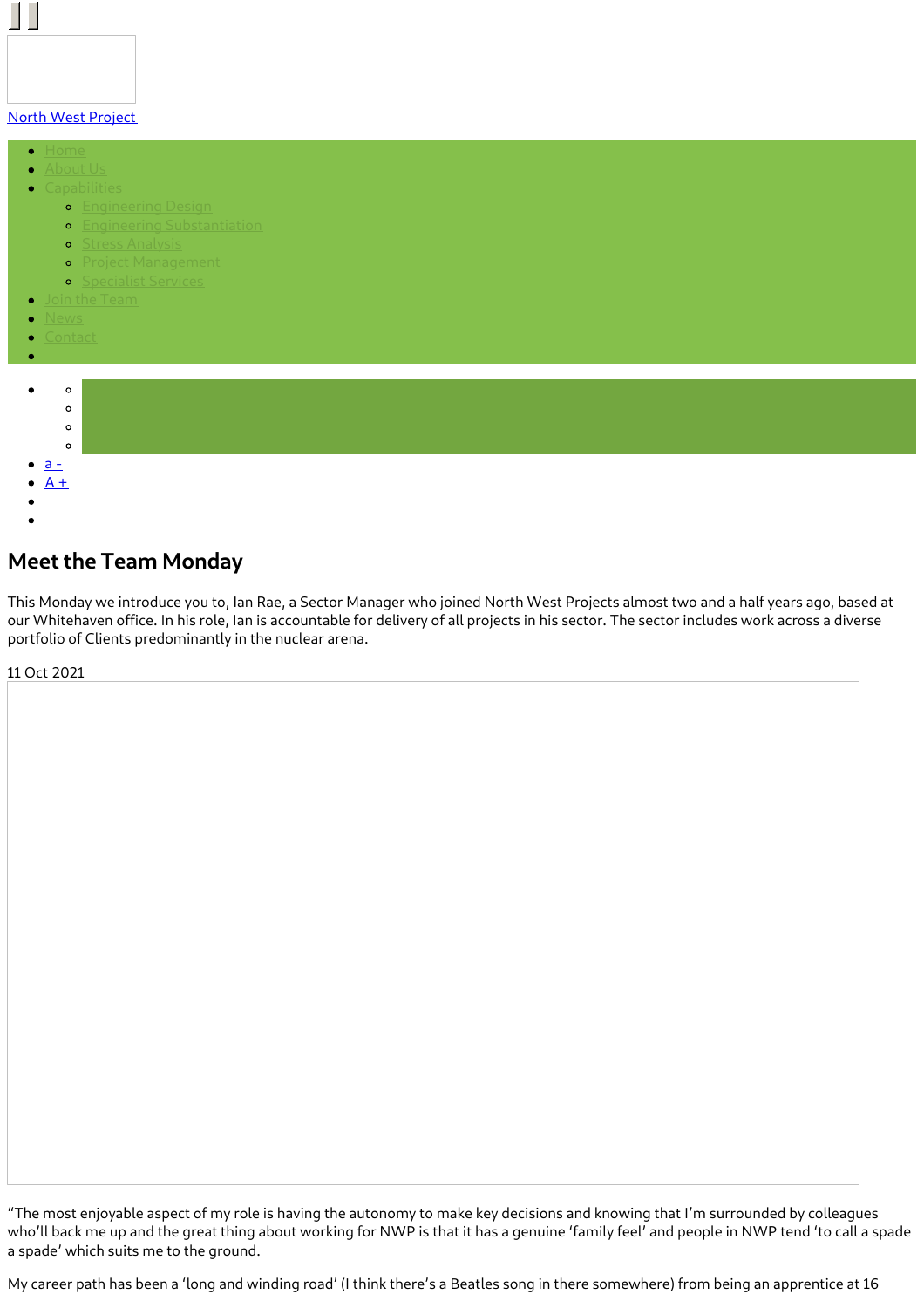through many iterations of education leading to chartered engineering status and ultimately charted project manager status. I think I've always been a budding project manager at heart.

In my spare time, my main hobby is cycling (road) and spending money on gadgets. If it doesn't have a wire connected to it or run on batteries it isn't really worth having  $\Box$  I also spend time supporting and taxiing my son as he enjoys his amateur football."

We hope that you have enjoyed getting to know Ian as much as we have! Catch you next week with another of our amazing team!

#### See all [news](https://www.northwestprojects.co.uk/news/)



• [Contact](https://www.northwestprojects.co.uk/contact/)

# **Group websites**

### **Sites country**

- [Austria](http://www.vinci-energies.at/)
- **[Belgium](http://www.vinci-energies.be/)**
- **[Brasil](http://www.vinci-energies.com.br/en/home/)**
- Czech [Republic](http://www.vinci-energies.cz/)
- [Danemark](http://www.vinci-energies.dk/)
- **[Germany](http://www.vinci-energies.de/)**
- <u>• [Indonesia](http://www.vinci-energies.co.id/)</u>
- <u>[Italy](http://www.vinci-energies.it/)</u>  $\bullet$
- [Morocco](http://www.vinci-energies.ma/)
- **[Netherlands](http://www.vinci-energies.nl/)**
- Nordic [countries](http://www.vinci-energies.dk/)
- **[Norway](http://www.vinci-energies.no/)**
- [Poland](http://www.vinci-energies.pl)
- **[Portugal](http://www.vinci-energies.pt/)**
- **[Romania](http://www.vinci-energies.ro/)**
- **[Slovakia](http://www.vinci-energies.sk/)**
- [Spain](http://www.vinci-energies.es/)
- **[Sweden](http://www.vinci-energies.se/)**
- [Switzerland](http://www.vinci-energies.ch/)
- United [Kingdom](http://www.vinci-energies.co.uk/)

# **Sites business**

- **[Actemium](https://www.cegelec-ndt-pes.com) NDT PES**
- **[Advanced](http://www.advanced-energies.com/) Energies**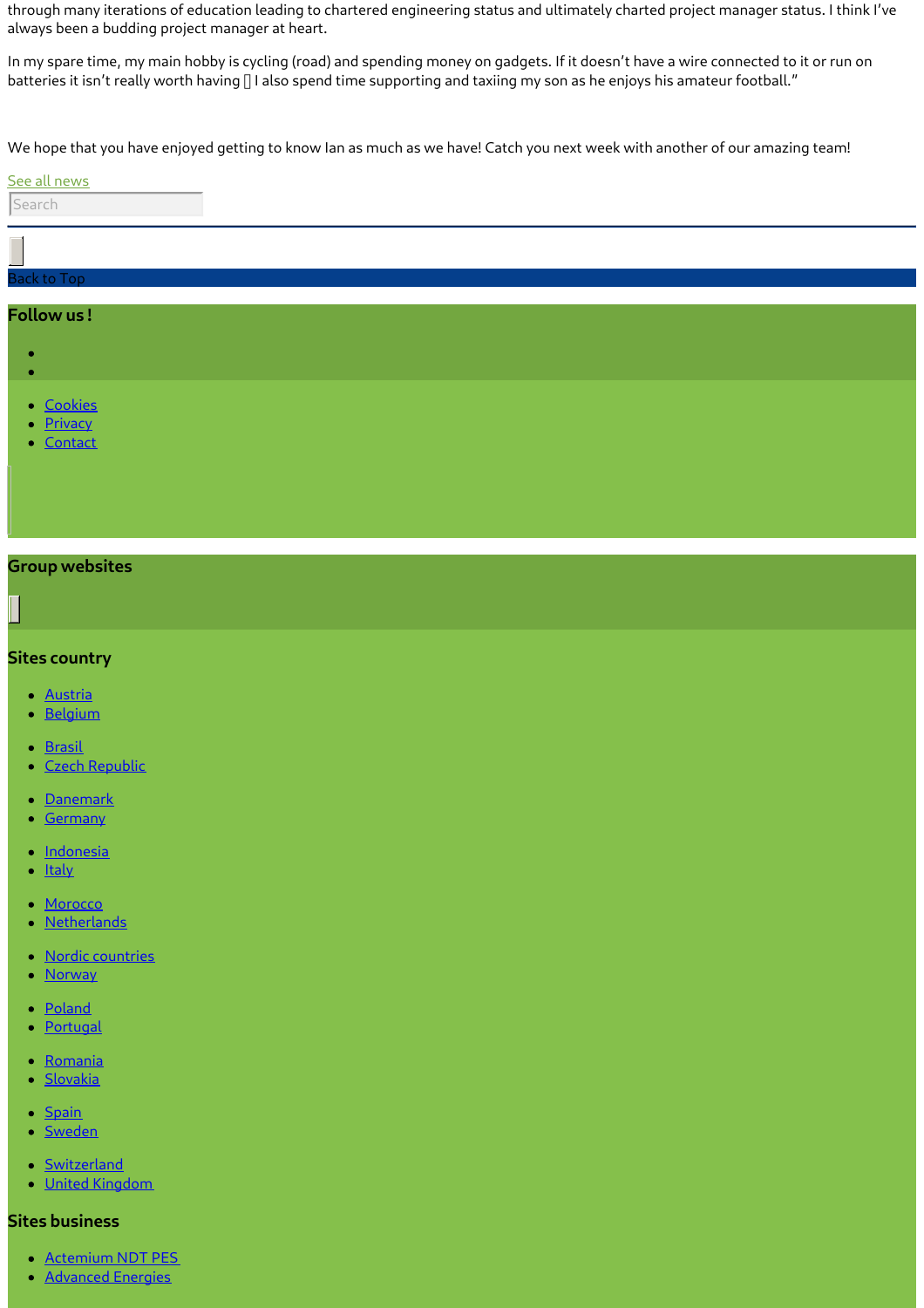- Ancelin [Réseaux](http://www.ancelinreseaux.fr/)
- [Application](https://www.applications-icc.fr) Initiative Commune Connectée
- Atexia [Systemes](https://www.atexia-systemes.fr/)
- [Atexia-Projets](https://www.atexia-projets.fr/)
- Atis [France](https://www.atis-france.fr)
- [Autochim](http://www.autochim.com/fr/)
- [Barillec](http://www.barillec-marine.com/) Marine
- **[Barillec](http://www.barillec-sitel.fr) Sitel**
- [Batifoix](https://www.batifoix.fr)
- Blue [Power](https://www.blue-power.it/)
- [Bohsung](https://www.bohsung.de/)
- [Boiron](https://www.sas-boiron.com)
- C<sub>2</sub>C [Réseaux](https://www.c2c-reseaux.fr)
- [Calan](https://www.calanmegadrop.de/) Mega Drop
- Calan [Smart](https://www.calansmartspray.de/) Spray
- [CalanCool](https://www.calancool.de/)
- [Cap-Sécurité](https://www.capsecurite.com/)
- [Carbonfootprint](https://www.carbonfootprintapp.de/) App
- CEE [Allier](http://www.ceeallier.fr/)
- CEF [Nord](https://www.cefnord.com)
- [Cegelec](http://www.cegelec3s.fr) 3s
- [Cegelec](https://www.cegelec-alsace.com) Alsace
- [Cegelec](https://www.cegelec-ancenis-infras.fr) Ancenis Infras
- [Cegelec](http://www.cegelec-angers-data-center.fr/) Angers Data Center
- Cegelec [Belgium](http://www.cegelec.be/)
- Cegelec [Bordeaux](https://www.cegelec-bordeaux.fr)
- Cegelec [Bourgogne](https://www.cegelec-bourgogne.com)
- Cegelec [Bretagne](http://www.cegelec-bretagne.fr/fr/)
- [Cegelec](https://www.cegelec-cem.fr/) CEM
- Cegelec Centre Est [Tertiaire](http://www.cegelec-lyon.com/)  $\bullet$
- Cegelec Centre Est [Tertiaire](https://www.cegelec-centre-est-tertiaire.fr/)
- Cegelec [Champagne](https://www.cegelec-champagne-ardenne-tertiaire.com) Ardenne Tertiaire
- [Cegelec](http://www.cegelec-clim-ouest.fr/fr/) Clim Ouest
- Cegelec [Défense](http://www.cegelec-defense.com)
- Cegelec [Dunkerque](https://www.cegelec-dunkerque.com)
- Cegelec Fire [Solutions](http://www.cegelec.nl)
- [Cegelec](https://www.cegelec-guyane.fr) Guyane
- Cegelec La [Rochelle](https://www.cegelec-la-rochelle.fr)  $\bullet$
- Cegelec [Lannion](https://www.cegelec-lannion-infras.fr/) Infra
- Cegelec [Limousin](http://www.cegelec-limousin.fr/)
- Cegelec [Lorraine](https://www.cegelec-lorraine.com)
- [Cegelec](http://www.cegelec-nord-grands-projets.com) Nord Grands Projets  $\bullet$
- Cegelec [Nouvelle-Calédonie](https://www.cegelec.nc)
- Cegelec [Occitanie](https://www.cegelec-occitanie-tertiaire.fr/) Tertiaire
- Cegelec Orléans [Tertiaire](https://cegelec-orleans-tertiaire.fr)
- [Cegelec](http://www.cegelec-pays-de-la-loire.fr) Pays de la Loire
- [Cegelec](https://www.cegelec-pays-de-savoie.fr/) Pays de Savoie
- Cegelec [Perpignan](https://www.cegelec-perpignan.com)
- Cegelec [Polynésie](http://www.cegelec-polynesie.com)
- [Cegelec](http://www.cegelec-projets-espace.com/) Projets Espace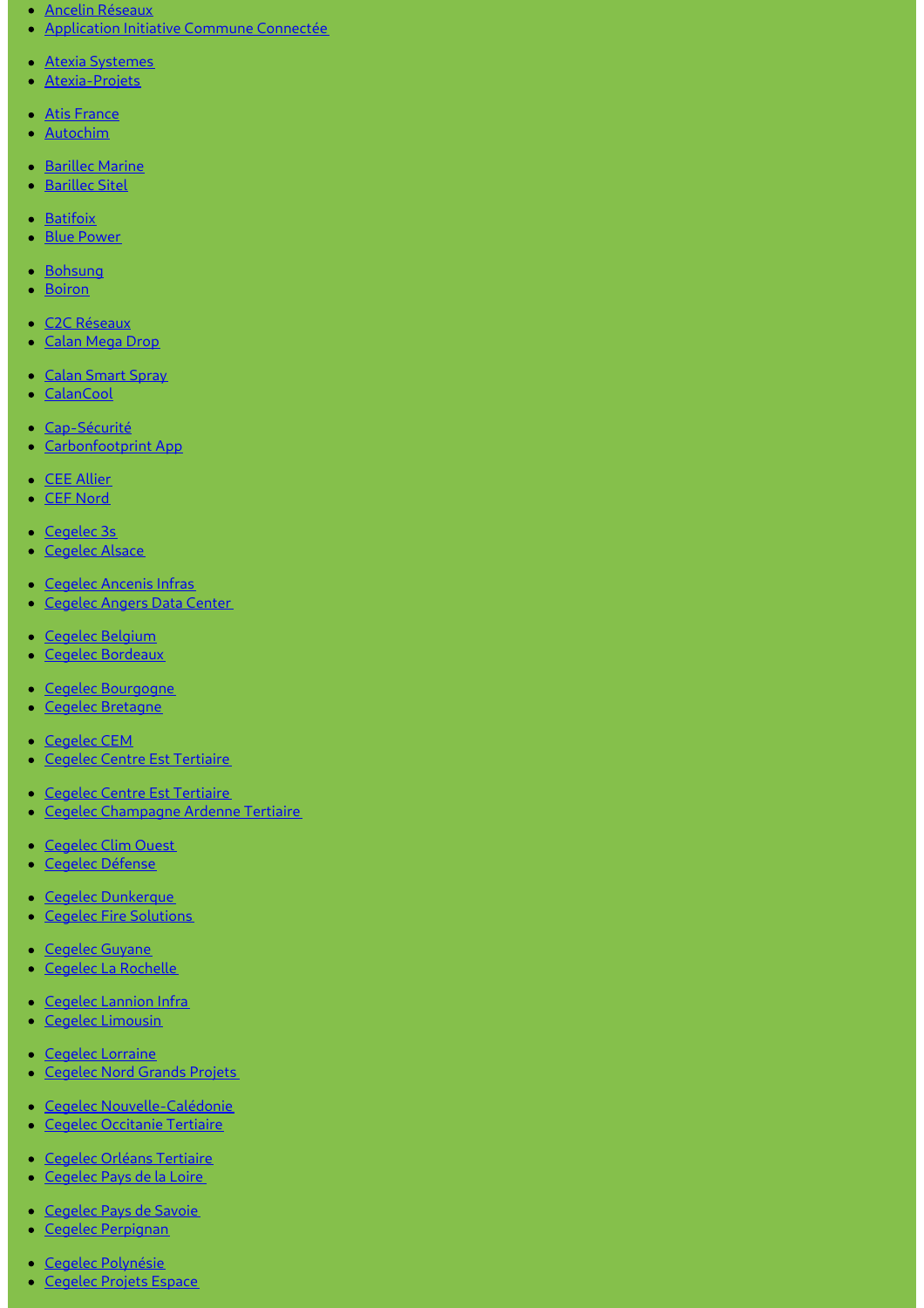## Cegelec Projets [Hydrogène](https://www.cegelec-projets-hydrogene.fr)

- [Cegelec](https://www.cegelec-rennes-projets.fr/) Rennes Projets
- **Cegelec Reunion [Ascenseurs](https://www.cegelec-reunion-ascenseurs.com)**
- **Cegelec Roanne [Tertiaire](https://www.cegelec-roanne-tertiaire.fr/)**
- [Cegelec](https://www.cegelec-stm.fr/) STM
- Cegelec [Strasbourg](http://www.cegelec-strasbourg.fr/)
- Cegelec Tours [Electricité](https://www.cegelec-tours-electricite.fr/)
- Cegelec [Valenciennes](http://www.cegelec-valenciennes-tertiaire.com/) Tertiaire
- [Cegelec-CSS](https://www.cegelec-css.com/)
- [Chatenet](https://www.chatenet-sas.fr)
- [Cinodis](https://www.cinodis.fr/)
- City [Electric](https://www.city-electric.lu)
- [Clède](https://www.clede.fr)
- [Clémançon](https://www.clemancon.fr)
- [Comantec](https://www.comantec.be/)
- [Comsip](http://www.comsip.fr/en/)
- [Conductor](https://www.conductor.as/)
- Cougar [Automation](https://www.cougar-automation.com/)
- DECHOW [Gebäude.Technik](https://www.dechow-dl-gmbh.de/)
- [Degreane](http://www.degreane-horizon.fr) Horizon
- [Dégréane](https://www.degreane.fr/) SA
- **[DEGW](https://www.degwfrance.com/) France**
- [Delaire](https://www.sas-delaire.fr/)
- [Delporte](https://www.delporte.fr/)
- Demouselle [Pas-de-Calais](https://www.demouselle-pas-de-calais.fr)
- [Distribution](https://www.dme-energies.com) de Matériel Electrique
- · Duval [Electricité](https://duval-electricite.fr/)
- [EEP](https://www.eep.fr)
- [EGEV](https://www.egev.fr/)
- $\bullet$  [EITE](https://www.eite-entreprises.fr/)
- Elec [Ouest](http://www.elec-ouest.fr)
- [Elec-sa](https://www.elec-sa.fr/)
- [Electromontage](https://www.electromontage.fr/)
- [Elektro](https://www.elektro-stiller.de) Stiller
- **Eltek [Systems](https://www.eltek-systems.com/)**
- Emil [Lundgren](https://www.emillundgren.se/)
- **•** [Enertech](https://www.enertech-eut.de/)
- [Enfrasys](https://www.enfrasys.fr/)
- **ENSYSTA [Refrigeration](http://www.ensysta.be/nl/)**
- [Entreprise](http://www.i-e-p.fr) IEP
- **FG [Synerys](https://www.fgsynerys.fr)**
- Fournié [Grospaud](https://www.fgtlse.fr) Smart Building
- Fradin [Bretton](http://www.fradin-bretton.fr/)
- **France [Ingénierie](https://www.france-ingenierie-process.com/) Process**
- [Frimeca](https://www.frimeca.com/)
- [Froid14](http://www.froid14.com/)
- **Gauriau [Entreprise](http://www.gauriau-entreprise.fr/)**
- **Getelec [Guadeloupe](http://www.getelec-guadeloupe.fr/)**
- [Getelec](https://www.getelec-guyane.fr/) Guyane
- Getelec [Martinique](https://www.getelec-martinique.fr)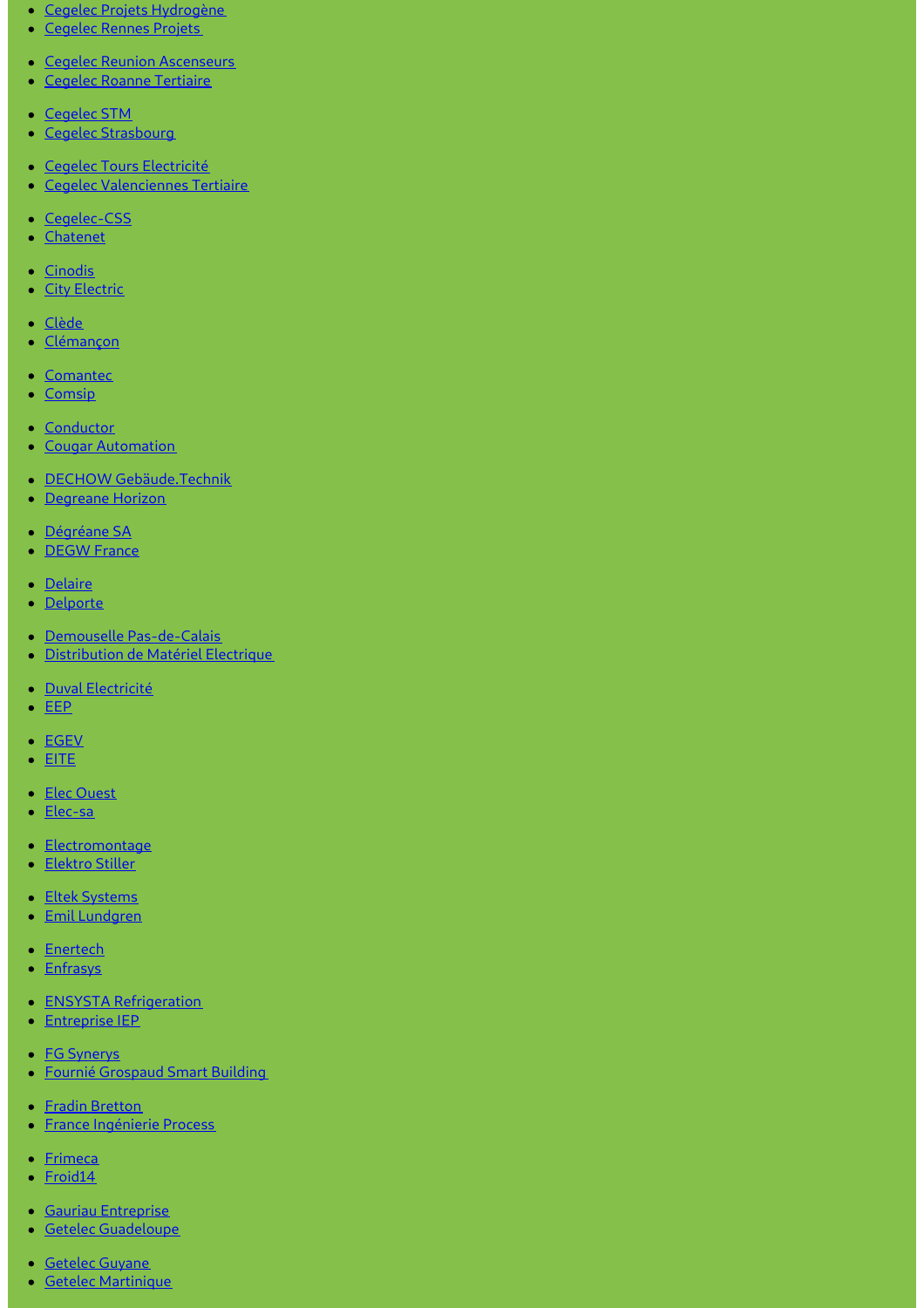- [Gétéo](https://www.geteo.fr/)
- [Greenaffair](https://www.greenaffair.com)
- [GT](http://www.gt-iris.fr/) Iris
- GT [Morbihan](https://www.gt-morbihan.com)
- GT [Vendée](http://www.gt-vendee.fr/)
- [GT-Cornouaille](https://www.gt-cornouaille.fr/)
- GTIE Air & [Défense](https://www.gtie-airetdefense.fr)
- GTIE [Armorique](https://www.gtie-armorique.com)
- GTIE [Rennes](http://www.gtie-rennes.com/)
- GTIE [Tertiaire](https://www.gtie-tertiaire.com/)
- Guy [Chatel](http://guy-chatel.fr/)
- [Hooyberghs](https://www.hooyberghs.be/)
- [I.C.Entreprises](http://www.ic-entreprises.com/)
- $\bullet$  [I.F.A.T](https://www.ifat.fr)
- $\cdot$  [I2R](http://www.i2r-ingenierie.com/)
- **IDF [Thermic](http://www.idf-thermic.com/)**
- $\bullet$  [IFAT](https://www.ifat.fr/)
- [Imhoff](https://www.imhoff.fr)
- **Initiative Commune [Connectée](https://www.initiativecommuneconnectee.fr)**
- [Innovative](https://www.icpack.fr) City Pack
- [Inspa-Pumpenservice](https://www.inspa-pumpenservice.de/)
- $\cdot$  [ITB](https:)
- Jean [Graniou](https://www.jeangraniou.fr/)
- Kellal [Maintenance](https://www.kellal-maintenance.fr/)
- **·** [L'entreprise](http://www.lentreprise-electrique.fr/) Electrique
- **Le Froid [Provençal](https://www.lefroidprovencal.fr)**
- Lee [Sormea](https://www.lee-sormea.com)
- Lefort [Francheteau](https://www.lefortfrancheteau.com/)
- [Lesens](https://www.lesens-erea.fr/) EREA
- [Lesot](https://www.lesot.fr)
- Lucitea [Atlantique](http://www.lucitea-atlantique.fr)
- [Maksmacht](https://www.maksmacht.de/)
- [Manei](https://www.manei-lift.fr) Lift
- **Masselin [Fabrication](http://masselin-fabrication.fr/)**
- [Masselin](http://www.masselin-grand-ouest.fr/) Grand Ouest
- [Merelec](https://www.merelec.fr)
- [Mobility](https://www.mobility-way.com) Way
- Monnier [Entreprises](http://www.monnier-energies.com/)
- **[NAE-France](https://www.nae-france.com/)**
- North West [Projects](https://www.northwestprojects.co.uk/)
- Omexom [Technikforum](https://www.omexom-technikforum.de)
- [Omnidec](https://www.omnidec.com/)
- Paumier [Industrie](https://www.paumier-industrie.fr)
- [Paumier](https://www.paumier-marine.fr) Marine
- [Paumier](https://www.paumier-sa.fr) SA
- [Process](http://www.process-energy.fr) Energy
- [Provelec](https://www.provelec-sud.fr) Sud
- $\bullet$  [Qivy](http://www.qivy.fr/fr/)
- **Qivy [Habitat](https://www.qivy-habitat.fr)**
- **Qivy [Tertiaire](https://www.qivy-tertiaire.fr)**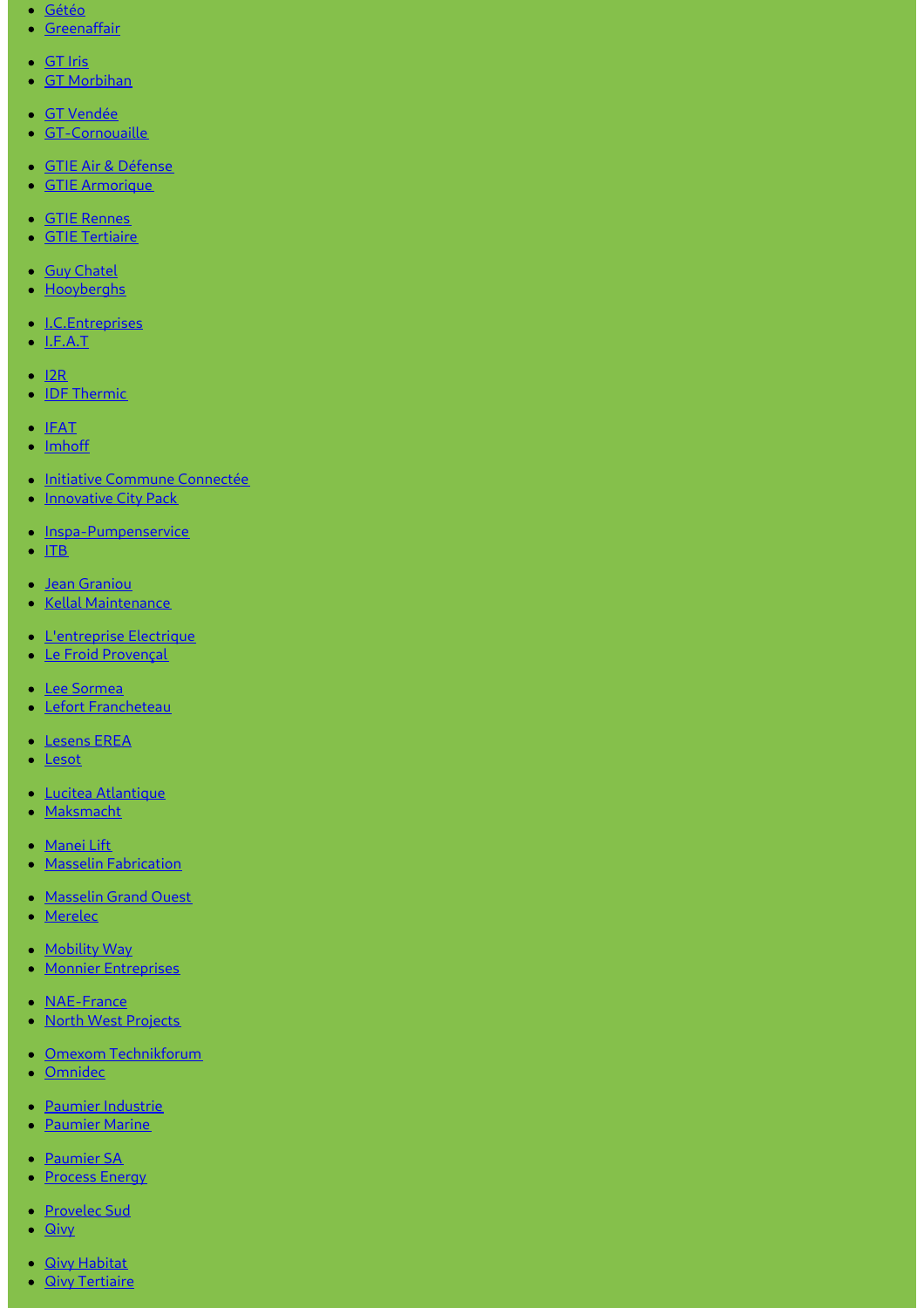- Roiret [Energies](https://www.roiret-energies.com/)
- Roiret [Transport](http://www.roiret-transport.fr/)
- Saga [Tertiaire](http://www.saga-tertiaire.fr/)
- · [Salendre](https://www.salendre.com/) Réseaux
- [Santerne](https://www.santerne-alsace.fr) Alsace
- **Santerne [Angouleme](http://www.santerne-angouleme.fr/)**
- Santerne [Aquitaine](https://www.santerne-aquitaine.fr/)
- **Santerne [Champagne](https://www.santerne-champagne-ardenne.fr) Ardenne**
- [Santerne](https://www.santerne-fluides.fr) Fluides
- [Santerne](https://www.santerne-idf.fr) IDF
- [Santerne](https://www.santerne-marseille.com/) Marseille
- **[Santerne](https://www.santerne-tertiaire-sante.fr) Tertiaire et Santé**
- · [Sarrasola](https://www.sarrasola.com/)
- · Schoro [Electricité](http://www.schoro.fr/site/presentation.htm)
- Schuh [Bodentechnik](https://www.schuh-bodentechnik.de)
- SCIE Puy de [Dome](http://www.scie-pdd.com/)
- **SDEL [Atlantis](https://www.sdel-atlantis.fr/)**
- **SDEL [Grand](http://www.sdel-grand-ouest.fr/) Ouest**
- **[SDEL](https://www.sdel-navis.fr) Navis**
- **SDEL [Rouergue](https://www.sdel-rouergue.fr/)**
- · SDEL Savoie [Léman](https://www.sdel-savoie-leman.fr/)
- **SDEL [Tertiaire](https://www.sdel-tertiaire.fr)**
- **SDEL [Transport](https://www.sdel-transport.fr)**
- **SDEL [Transport](https://www.sdel-transport-services.fr/) Services**
- [Sedam](https://www.sedam-champagne.com)
- **[SEDD](https://www.sedd.fr)**  $\bullet$
- Service One [Alliance](http://www.serviceonealliance.com/)
- [Seves](https://www.seves.fr)
- [SKE-International](https://www.ske-international.com/)
- **Smart Building [Energies](http://www.smart-building-energies.com/fr/)**
- [Socalec](http://www.socalec.fr/)
- · [Sotécnica](https://www.sotecnica.pt/pt)
- SparkEx® [Funkenlöschanlagen](https://www.funken-loeschanlage.de/)
- **STE [Armor](https://www.ste-armor.fr/fr/)**
- [Strasser](https://www.strasser.fr/)
- **[Stroomverdeler](https://www.stroomverdeler.be/)**
- [Sylvestre](http://www.s-energies.fr/) Energies
- [TelComTec](https://telcomtec.fr)
- [Telematic](https://www.telematicsolutions.it/) Solutions
- **TG [Concept](http://www.tgconcept.com)**
- **Thermo [Réfrigération](http://www.thermorefrigeration.com/en/thermo-refrigeration-home-page/)**
- **[Tiab](https://www.tiab.ro/)**  $\bullet$
- Top [Thermique](https://www.top-thermique.fr)
- [TranzCom](https://www.tranzcom.com)
- [Travesset](https://www.travesset-beziers.fr) Beziers
- Tunzini [Antilles](https://www.tunzini-antilles.fr)
- [Tunzini](http://www.tunzini-grand-ouest.fr/) Grand Ouest
- Tunzini [Maintenance](http://www.tunzinimn.fr) Nucléaire
- · TUNZINI [Nucléaire](https://www.tunzininucleaire.fr/)
- [Tunzini](http://www.tunzini-paris.fr/) Paris